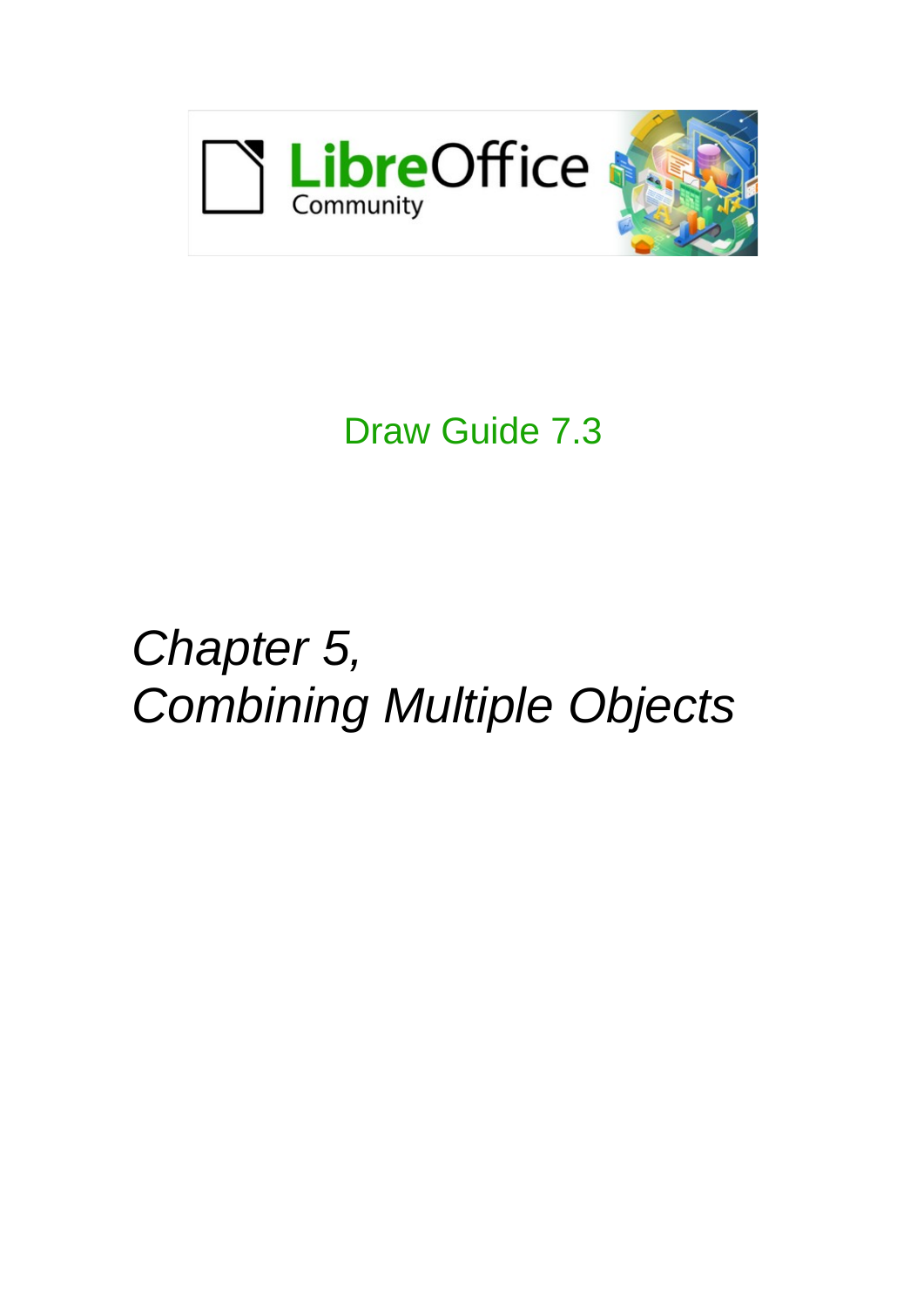## <span id="page-1-4"></span>**Copyright**

This document is Copyright © 2022 by the LibreOffice Documentation Team. Contributors are listed below. This document maybe distributed and/or modified under the terms of either the GNU General Public License (<https://www.gnu.org/licenses/gpl.html>), version 3 or later, or the Creative Commons Attribution License (<https://creativecommons.org/licenses/by/4.0/>), version 4.0 or later.

All trademarks within this guide belong to their legitimate owners.

#### <span id="page-1-3"></span>**Contributors**

#### **To this edition**

| Peter Schofield      | Kees Kriek |
|----------------------|------------|
| To previous editions |            |

John Cleland Martin Fox Jean Hollis Weber

John A Smith **Peter Schofield** Hazel Russman **Hazel Russman** Claire Wood Winston Min Tjong

#### <span id="page-1-2"></span>**Feedback**

Please direct any comments or suggestions about this document to the Documentation Team's mailing list: [documentation@global.libreoffice.org](mailto:documentation@global.libreoffice.org)

#### **Note**

Everything sent to a mailing list, including email addresses and any other personal information that is written in the message, is publicly archived and cannot be deleted.

#### <span id="page-1-1"></span>**Publication date and software version**

Published May 2022. Based on LibreOffice 7.3 Community. Other versions of LibreOffice may differ in appearance and functionality.

#### <span id="page-1-0"></span>**Using LibreOffice on macOS**

Some keystrokes and menu items are different on macOS from those used in Windows and Linux. The table below gives some common substitutions for the instructions in this document. For a detailed list, see the application Help.

| <b>Windows or Linux</b>                  | macOS equivalent                                             | <b>Effect</b>                       |  |  |
|------------------------------------------|--------------------------------------------------------------|-------------------------------------|--|--|
| <b>Tools &gt; Options on</b><br>Menu bar | <b>LibreOffice &gt; Preferences</b><br>on Menu bar           | Access to setup options             |  |  |
| Right-click                              | Ctrl+click and/or right-click<br>depending on computer setup | Opens a context menu                |  |  |
| Ctrl or Control                          | <b>\%\</b> & and/or Cmd or Command                           | Used with other keys                |  |  |
| Alt                                      | <b>∠</b> and/or Alt or Option                                | Used with other keys                |  |  |
| F11                                      | $H+T$                                                        | Open the Styles deck in the Sidebar |  |  |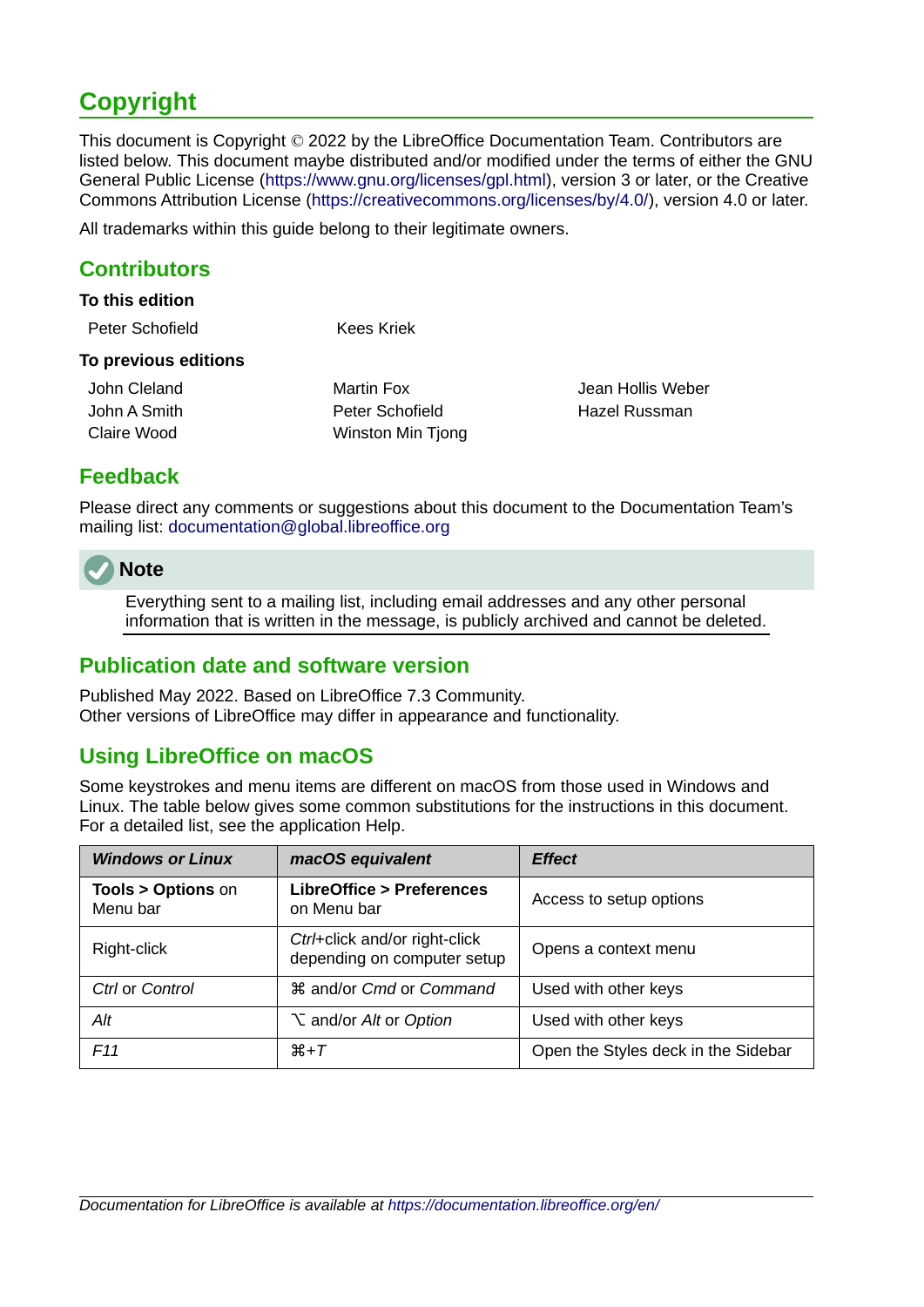## **Contents**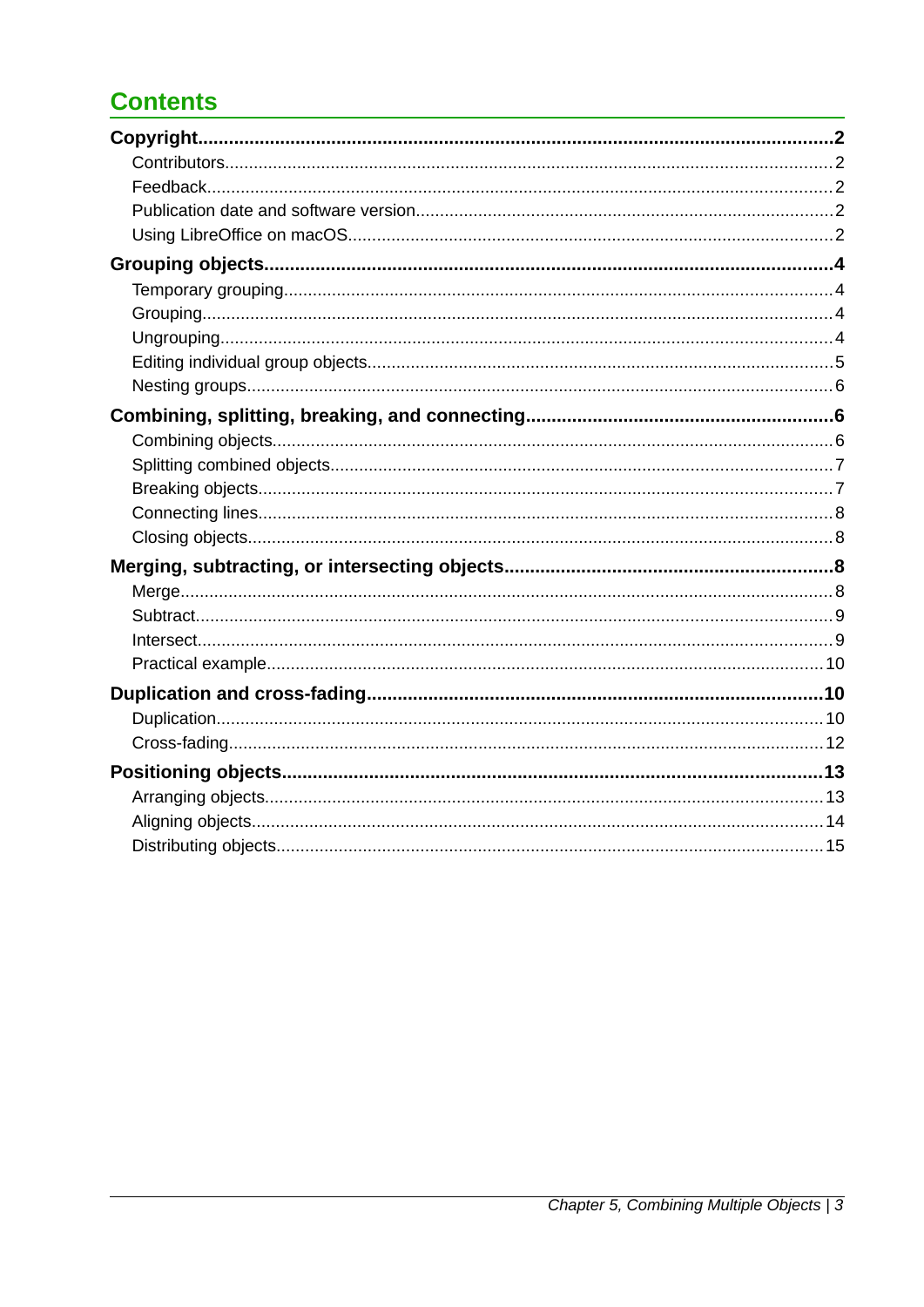## <span id="page-3-3"></span>**Grouping objects**

Grouping of objects is similar to putting objects into a container. Objects within a group are moved together as one object and any changes made are applied globally to the objects within the group. A group can always be undone and the objects that make up the group can always be manipulated separately.

#### <span id="page-3-2"></span>**Temporary grouping**

A temporary grouping is when several objects are selected. Any changes to object parameters are applied to all of the objects within the temporary group. For example, a temporary group of objects can be rotated in its entirety.

A temporary group is created using one of the following methods:

- Click and drag the cursor over several objects surrounding the objects with a selection rectangle (this selection rectangle is also known as a marquee). Release the cursor when all the objects required for a temporary group are selected.
- Click the first object, then hold down the *Shift* key and click on the remaining objects for the temporary group.

To cancel a temporary group of objects, simply click outside of the selection handles displayed around the objects.

#### <span id="page-3-1"></span>**Grouping**

When objects are grouped, any editing operations carried out on the group are applied to all objects within the group. Click on one object in a group, and the whole group is selected.

The objects within a group retain their own individual properties and can be edited independently. See ["Editing individual group objects](#page-4-0)" on page [5](#page-4-0) for more information.

- 1) Select the objects for a group using one of the following methods. Selection handles appear around all the objects selected for the group (Figure [1](#page-4-1)).
	- Click on each object in turn while holding down the *Shift* key.
	- Make sure **Select** on the Drawing toolbar is selected and draw a selection rectangle around the objects required for the group using the cursor.
	- To select all the objects in a drawing, go to **Edit > Select All** on the Menu bar or use the keyboard shortcut *Ctrl*+A (macOS  $\mathcal{H}$ +A).
- 2) Create the group of selected objects using one of the following methods:
	- Right-click on an object within the selected group and select **Group** from the context menu.
	- Go to **Shape > Group > Group** on the Menu bar.
	- Use the keyboard shortcut *Ctrl+Shift+G* (macOS  $\mathcal{H}$ +Shift+G).

#### <span id="page-3-0"></span>**Ungrouping**

- 1) Select the group of objects and selection handles appear around the objects within the group (Figure [1](#page-4-1)).
- 2) Ungroup the group of objects using one of the following methods:
	- Right-click on the selected group and select **Ungroup** from the context menu.
	- Go to **Shape > Group > Ungroup** on the Menu bar.
	- Use the keyboard shortcut *Ctrl+Alt+Shift+G* (macOS  $\mathcal{H}$ + <del></del> <del>\ + Shift+G</del>).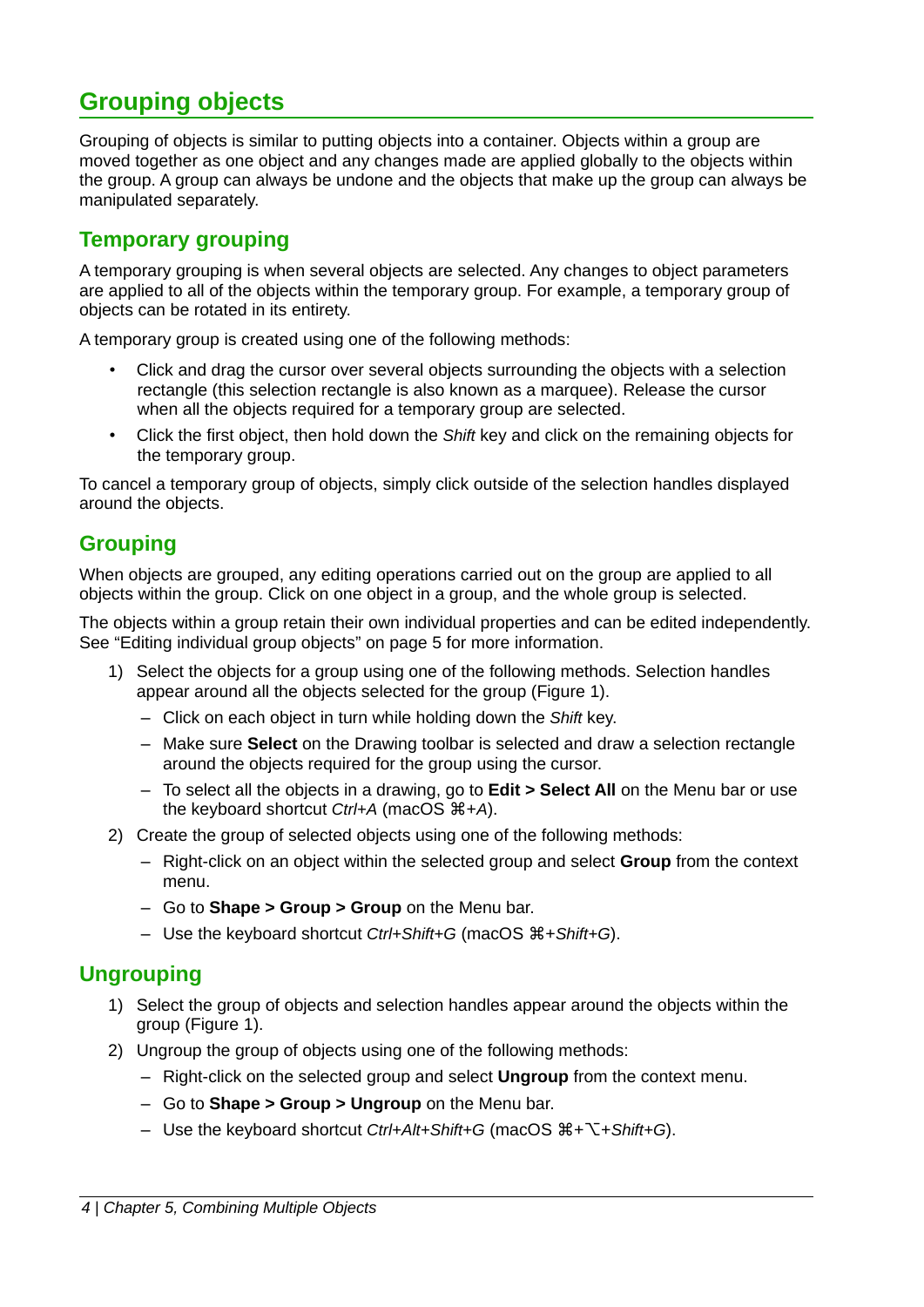<span id="page-4-1"></span>

<span id="page-4-2"></span>*Figure 2: Example of editing objects within a group*

## <span id="page-4-0"></span>**Editing individual group objects**

An object within a group can be edited individually without ungrouping the objects.

- 1) Select a group, then enter the group using one of the following methods. After entering a group, objects outside the group cannot be selected for editing.
	- Right-click on the group and select **Enter Group** from the context menu.
	- Go to **Shape > Group > Enter Group** on the Menu bar.
	- Use the keyboard shortcut *F3*.
	- Double-click on the selected group.
- 2) Once inside the group, click on any object to select and individually edit it (Figure [2](#page-4-2)).
- 3) After making and saving changes to an individual object, exit the group using one of the following methods:
	- Right-click on the group and select **Exit Group** from the context menu.
	- Go to **Shape > Group > Exit Group** on the Menu bar
	- Use the keyboard combination *Ctrl+F3* (macOS  $#$ +F3).
	- Double-click outside the group.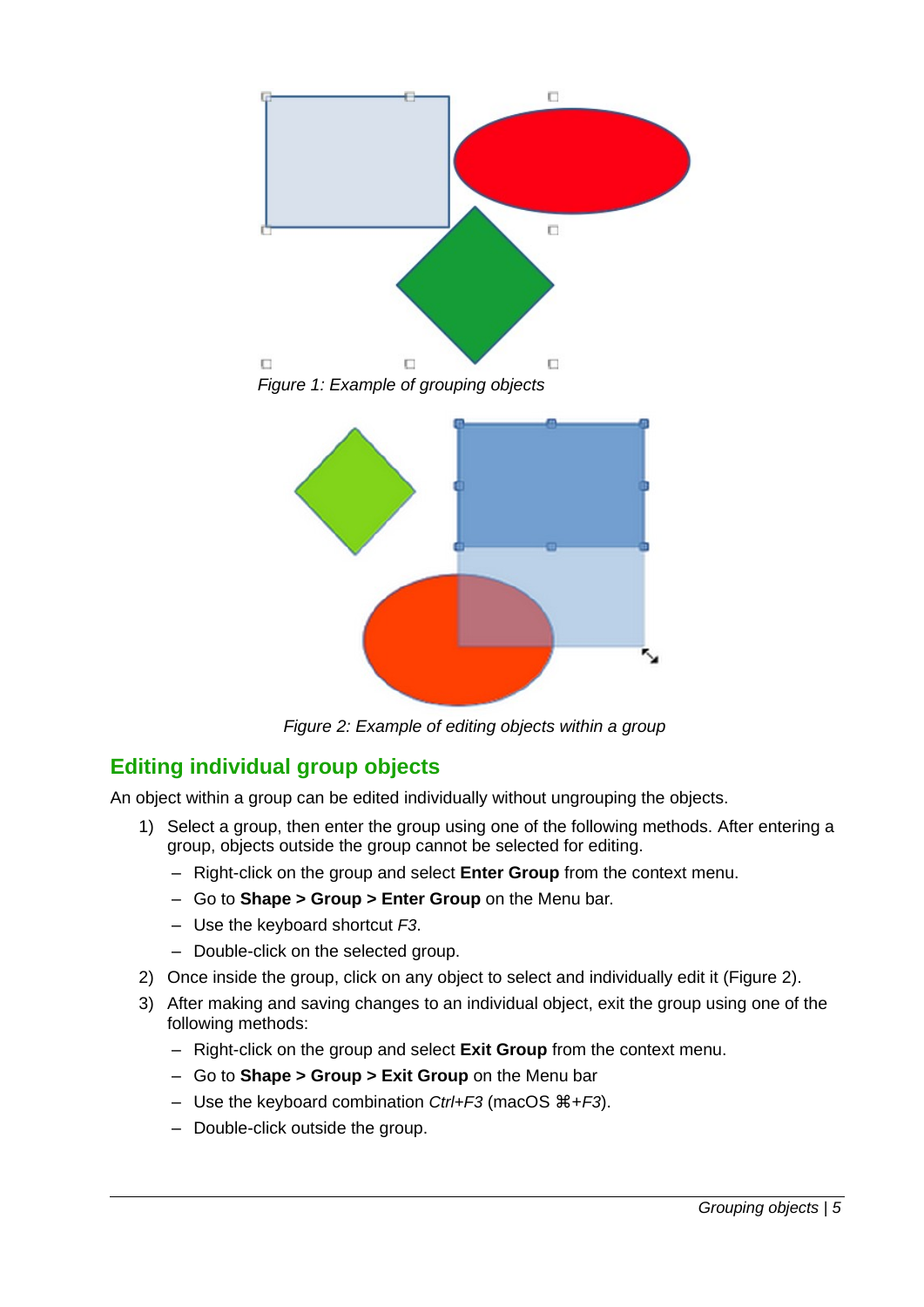#### <span id="page-5-2"></span>**Nesting groups**

A group of groups can be created and this is commonly known as nesting groups. When nested groups are created, Draw retains the individual group hierarchy and remembers the order in which groups were selected. That is, the last individual group selected will be on top of all the other groups within a nested group. Ungrouping and entering a nested group works in exactly the same way as for individual groups.



If group and ungroup commands are regularly used, or any other command, tools can be added to a toolbar so that they are readily available. See Appendix B, Toolbars and the *Getting Started Guide* for more information on customizing toolbars.

## <span id="page-5-1"></span>**Combining, splitting, breaking, and connecting**

#### <span id="page-5-0"></span>**Combining objects**

Combining objects is a permanent merging of objects creating a new object. The original objects are no longer available as individual objects and cannot be edited as individual objects.

- 1) Select several objects for combining.
- 2) Combine the selected objects into a single object using one of the following methods:
	- Right-click on the selection and select **Shapes > Combine** from the context menu.
	- Go to **Shape > Combine** on the Menu bar.
	- Use the keyboard combination *Ctrl+Shift+K* (macOS  $\#$ +Shift+*K*).

At first glance, the results can seem rather surprising, but the following explains how combining objects works.

- The attributes (for example, area fill) of the resulting object are those of the object furthest back. In Figure [3](#page-5-3), it is the ellipse and Figure [4](#page-6-2) it is the yellow rectangle.
- Where the objects overlap, the overlapping zone is either filled or empty depending on whether the overlap is even numbered or odd numbered. Figure [4](#page-6-2) shows that where the overlap number is even, an empty space is created and where the overlap number is odd, a filled area is created.

<span id="page-5-3"></span>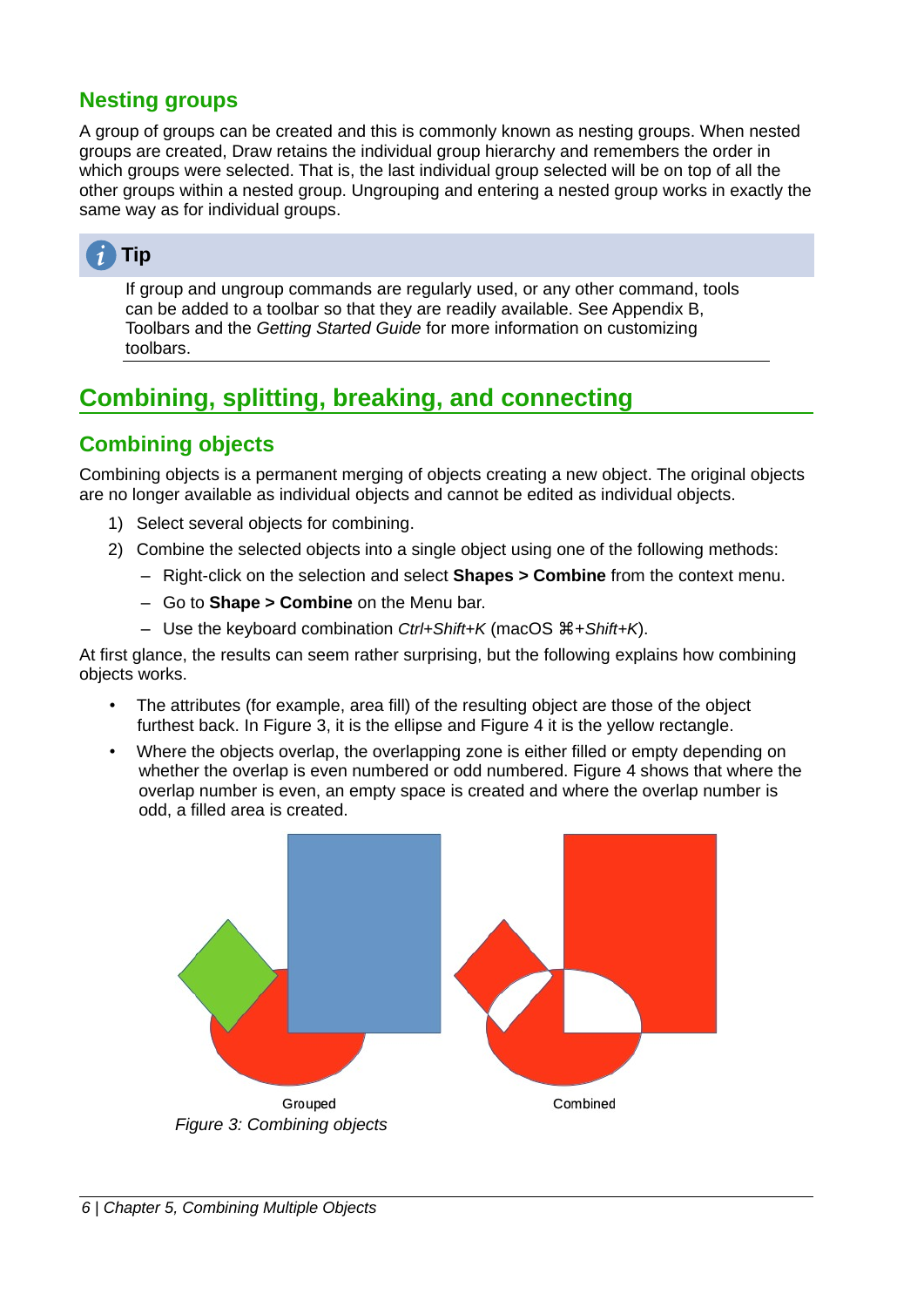

<span id="page-6-2"></span>Overlapping objects Combined overlapping objects *Figure 4: Example of area fill when combining overlapping objects*





<span id="page-6-3"></span>Overlapping objects before combining *Figure 5: Example of splitting a combined object*



### <span id="page-6-1"></span>**Splitting combined objects**

An object which has been combined from several objects can be split into individual objects. However, the original objects retain the formatting of the combined object and do not revert back to their original formatting.

Select the combined object and use one of the following methods to split the combined object:

- Go to **Shape > Split** on the Menu bar.
- Use the keyboard shortcut *Ctrl+Alt+Shift+K* (macOS  $\mathcal{H} + \nabla + \text{Shift} + K$ ).

In Figure [5](#page-6-3), the left graphic is the original example of overlapping area fills before combining. The right graphic is the result of splitting the combined object. The individual overlapping objects have taken the formatting of the object (Rectangle 1) at the back of the overlapping objects.

#### <span id="page-6-0"></span>**Breaking objects**

An object that consists of more than one part can be broken into its individual parts as follows. For example, a star is broken into separate lines and the area fill is lost, as shown by the center graphic in Figure [6](#page-7-4).

- 1) Select an object that consists of more than one part.
- 2) Convert the object to a curve or polygon using one of the following methods:
	- Go to **Shape > Convert > To Curve** or **To Polygon** on the Menu bar.
	- Right-click on the object and select **Convert > To Curve** or **To Polygon** on the context menu.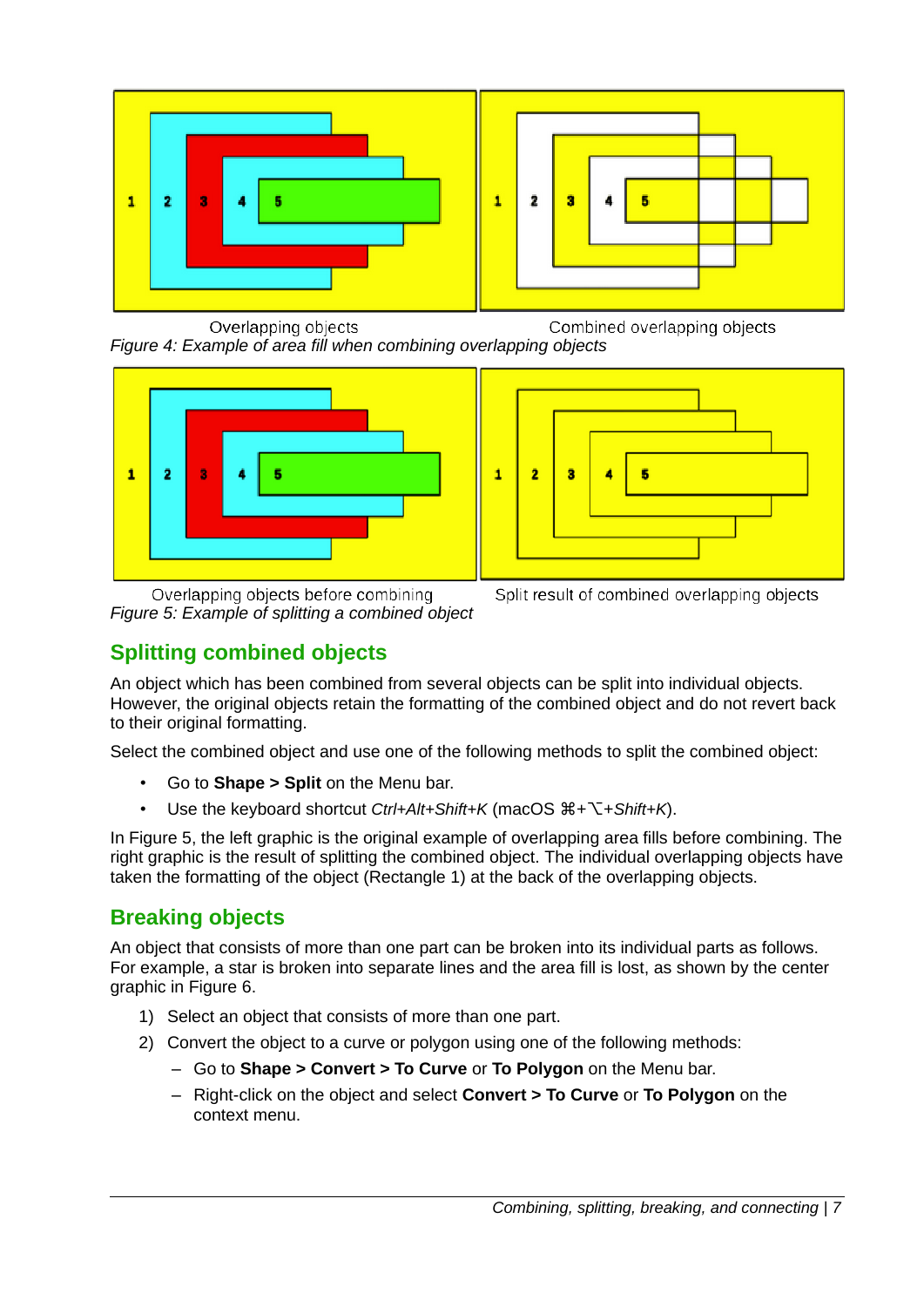

<span id="page-7-4"></span>*Figure 6: Example of breaking objects*

- 3) Go to **Shape > Break** on the Menu bar and the object is broken into individual parts.
- 4) Move, format or delete the individual parts as necessary, as shown by the right object in Figure [6](#page-7-4).

#### <span id="page-7-3"></span>**Connecting lines**

The individual parts of an object or more than one line can be connected together as follows:

- 1) Select all the objects that are going to be connected.
- 2) Go to **Shape > Connect** on the Menu bar. Individual lines or lines in a border are converted to curves and the end points of each line connected.

The shape created when connecting individual parts or lines is not a closed shape. The new shape has to be closed using ["Closing objects](#page-7-2)" to create an area fill.

#### <span id="page-7-2"></span>**Closing objects**

Closing objects creates an object that can use an area fill.

- 1) Select an object that has a gap in its border.
- 2) Right-click on the selected object and select **Close Object** from the context menu to close the gap.
- 3) Format the area fill created to requirements. See Chapter 4, Changing Object Attributes for more information on working with area fills.

## <span id="page-7-1"></span>**Merging, subtracting, or intersecting objects**

After selecting more than one object, the merge, subtract, and intersect functions become available. This allows creation of a new object with a new shape.

#### <span id="page-7-0"></span>**Merge**

When merging objects, a new object is created with a shape that follows the shape of the merged objects. The area fill of the merged object is determined by the area fill of the object that is at the rear of all the other objects, as shown in Figure [7](#page-8-2).

After selecting several objects, use one of the following methods to merge the objects:

- Go to **Shape > Merge** on the Menu bar.
- Right-click on the selected objects and select **Shapes > Merge** from the context menu.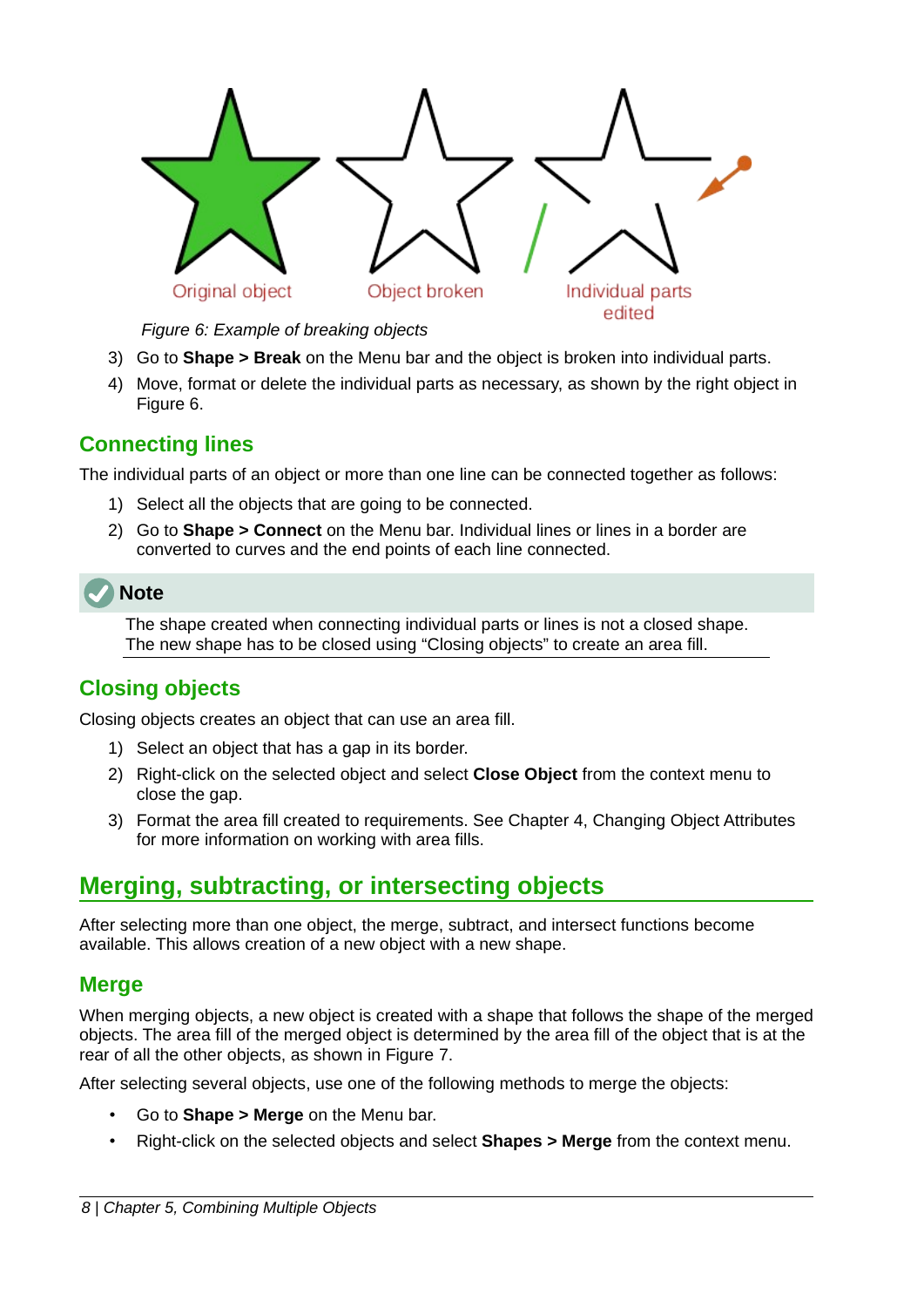<span id="page-8-2"></span>

*Figure 7: Merging objects*

#### <span id="page-8-1"></span>**Subtract**

When subtracting objects, the objects at the front are subtracted from the object behind. This leaves a blank space that the subtracted objects occupied creating a new shape, as shown in Figure [8](#page-8-4). After selecting several objects that overlap each other, use one of the following methods to subtract objects:

- Go to **Shape > Subtract** on the Menu bar.
- Right-click on the selected objects and select **Shapes > Subtract** from the context menu.

<span id="page-8-4"></span>

#### <span id="page-8-0"></span>**Intersect**

When intersecting objects, the front objects and the exposed area of the object at the rear are removed. This creates a new object from the area of the object at the rear that was covered by the objects at the front, as shown in Figure [9](#page-8-3).

After selecting several objects that overlap each other, use one of the following methods to intersect objects:

- Go to **Shape > Intersect** on the Menu bar.
- Right-click on the selected objects and select **Shapes > Intersect** from the context menu.

<span id="page-8-3"></span>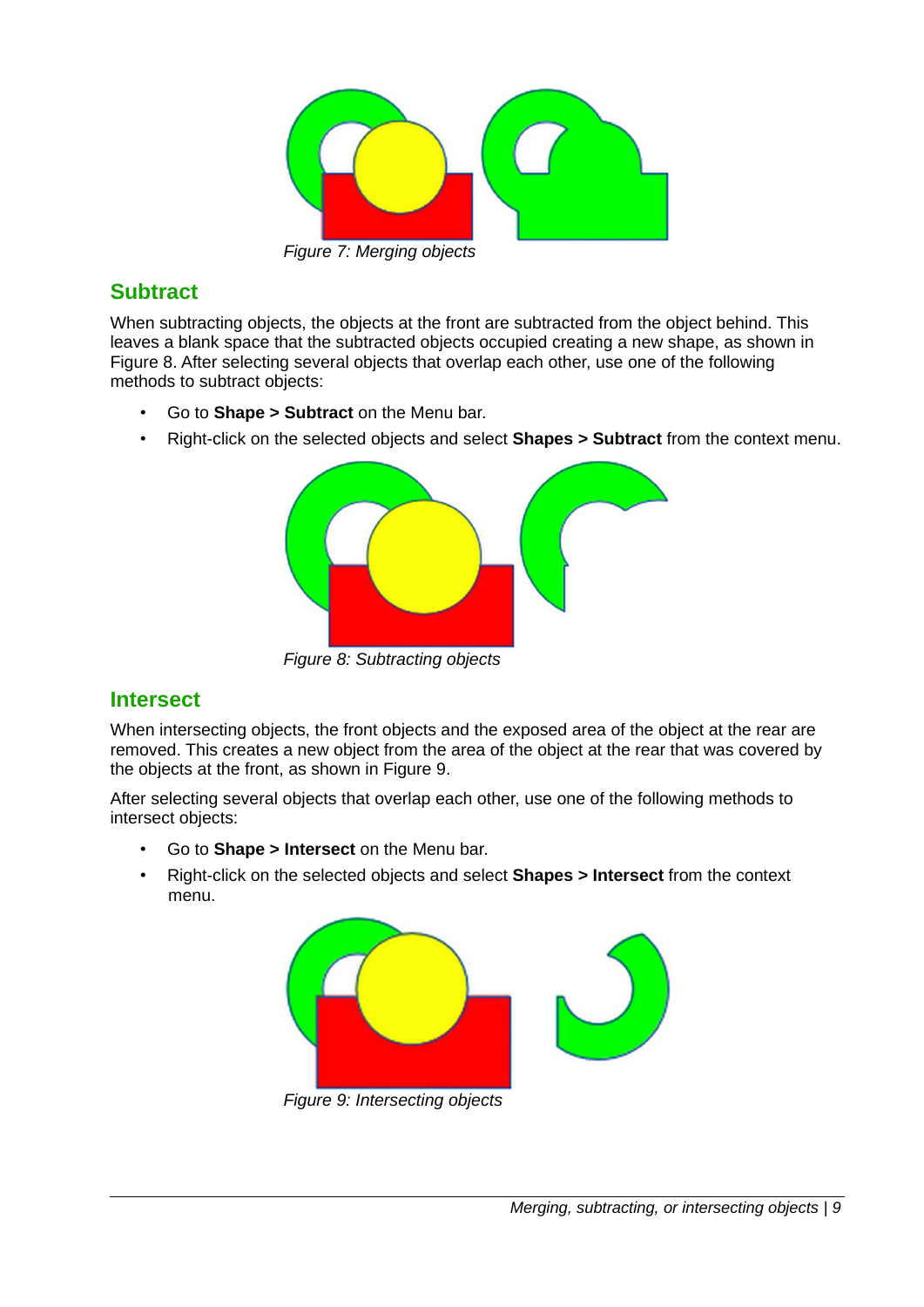#### <span id="page-9-2"></span>**Practical example**

The following example shows how to use the merge, subtract, and intersect functions to create a knife with a wooden handle.



## <span id="page-9-1"></span>**Duplication and cross-fading**

#### <span id="page-9-0"></span>**Duplication**

Duplication makes copies of an object while applying a set of changes (such as color or rotation) to the duplicates.

- 1) Select an object or group of objects, then use one of the following methods to open the Duplicate dialog (Figure [10](#page-10-0)):
	- Go to **Edit > Duplicate** on the Menu bar.
	- Go to **Shape > Duplicate** on the Menu bar.
	- Use the keyboard shortcut *Shift+F3*.
- 2) Select the number of copies, placement, enlargement, and the start and end colors for duplicate copies.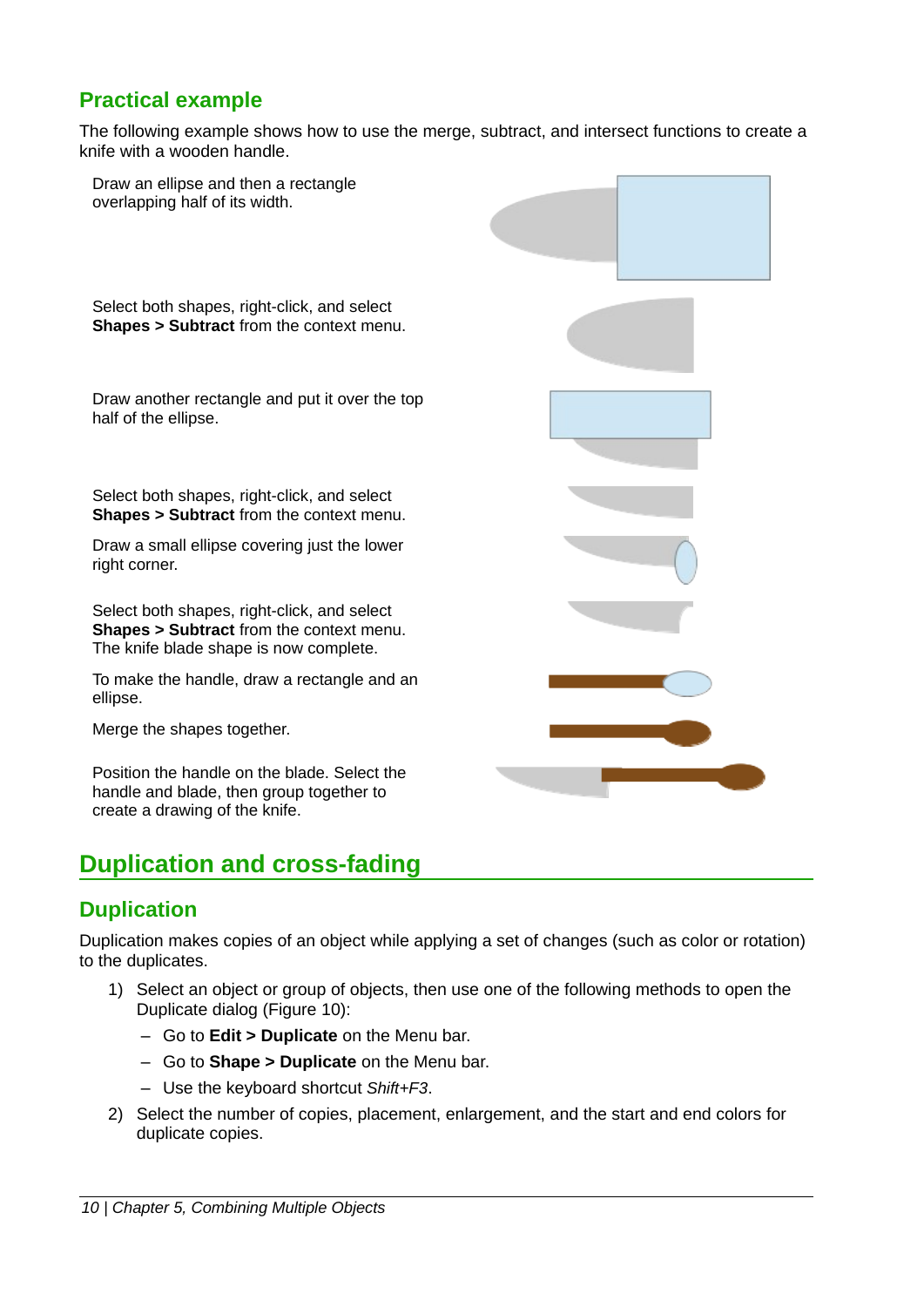| <b>Duplicate</b><br>× |                     |             |  |  |
|-----------------------|---------------------|-------------|--|--|
| Number of copies:     | 10                  | ☺<br>$^{+}$ |  |  |
| <b>Placement</b>      |                     |             |  |  |
| X axis:               | 0.50cm              | $^{+}$      |  |  |
| Y axis:               | 0.50cm              | $^{+}$      |  |  |
| Angle:                | $10.00^\circ$       | $^{+}$      |  |  |
| <b>Enlargement</b>    |                     |             |  |  |
| Width:                | 0.00cm              | $^{+}$      |  |  |
| Height:               | 0.00cm              | $^{+}$      |  |  |
| <b>Colors</b>         |                     |             |  |  |
| Start:                | <b>Executed</b> Red |             |  |  |
| End:                  | Light Green 1       |             |  |  |
| Help                  | Default<br>Cancel   | OK          |  |  |

*Figure 10: Duplicate dialog*

<span id="page-10-0"></span>

#### <span id="page-10-1"></span>*Figure 11: Duplication example*

- 3) Click **OK** and duplicate copies are created. An example of a duplication is shown in Figure [11](#page-10-1). Each duplicate object is a separate object.
- 4) To group the duplicate objects into one group, see "[Grouping objects](#page-3-3)" on page [4.](#page-3-3)
- 5) To combine the duplicate objects into one object, see ["Combining, splitting, breaking, and](#page-5-1) [connecting](#page-5-1)" on page [6.](#page-5-1)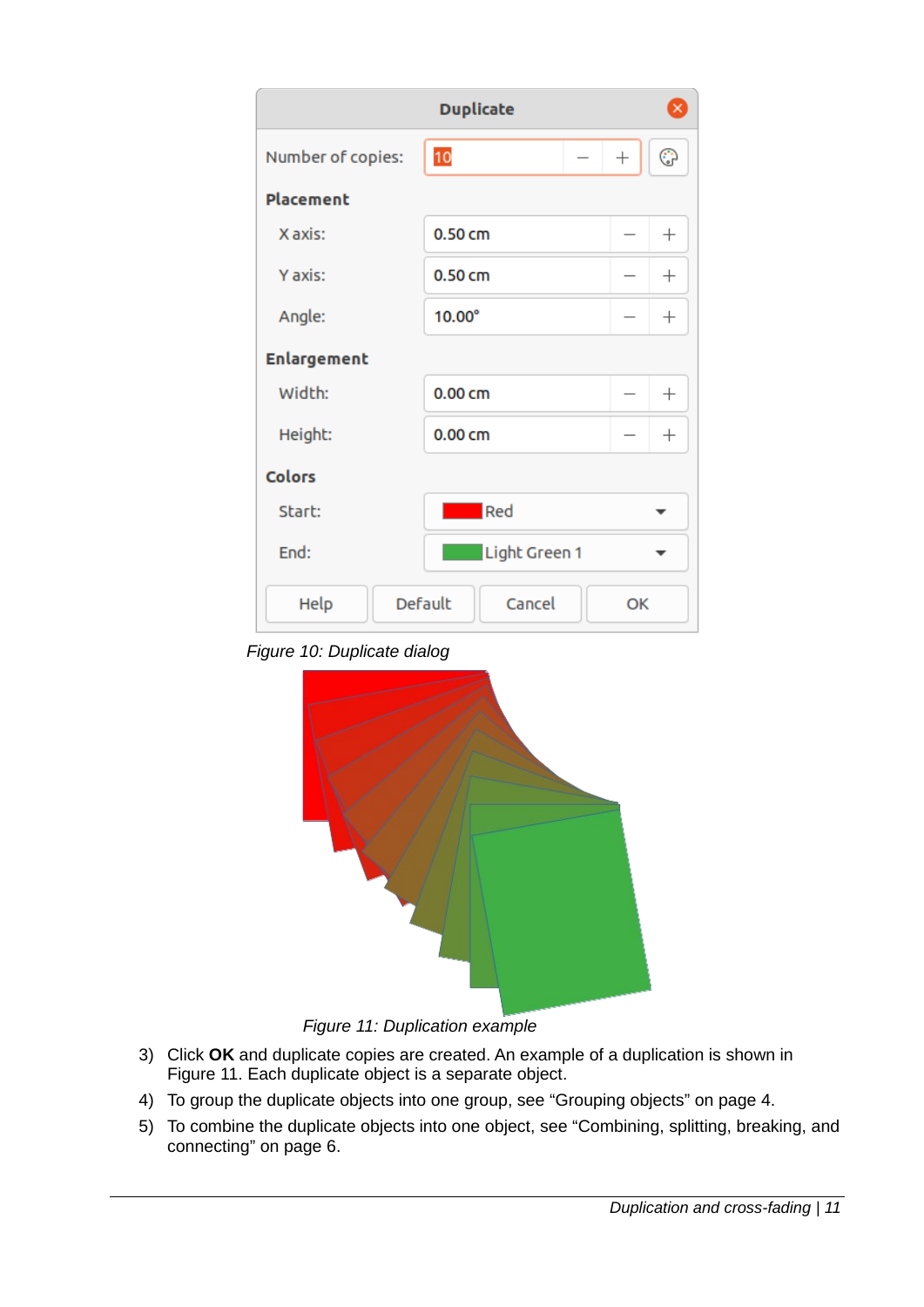The following options are available when using the Duplicate dialog:

- **Number of copies** enter the number of copies required.
- **Placement** sets the position and rotation of duplicated objects in relation to the original object.
	- *X axis*-- enter the horizontal distance between the centers of the selected object and the duplicate objects. Positive values shift the duplicate object to the right and negative values shift the duplicate object to the left.
	- *Y axis* enter the vertical distance between the centers of the selected object and the duplicate objects. Positive values shift the duplicate object down and negative values shift the duplicate object up.
	- *Angle* enter the angle (0 to 359 degrees) required for rotating the duplicate object. Positive values rotate the duplicate objects in a clockwise direction and negative values in a counterclockwise direction.
- **Enlargement** sets the size of the duplicate objects.
	- *Width* enter the amount to enlarge or reduce the width of the duplicate objects.
	- *Height* enter the amount to enlarge or reduce the height of the duplicate objects.
- **Colors** sets the colors for the selected object and the duplicate objects. For more than one copy, these colors define the start and end points of a color gradient.
	- *Start* select a color for the selected object.
	- *End* select a color for the duplicate object. If making more than one copy, this color is applied to the last copy.

#### <span id="page-11-0"></span>**Cross-fading**

Cross-fading transforms one object shape into another object shape. The result is a new group of individual objects that includes the start and end objects. The intermediate steps show the transformation from one object shape to another object shape. The cross-fading is carried out from the first object selected to the second object selected.

- 1) Select two objects and go to **Shape > Cross-fading** on the Menu bar to open the Cross-fading dialog (Figure [12](#page-11-1)).
- 2) In **Settings**, select the number of *Increments* for the transformation.
- 3) If necessary, in **Settings**, select *Cross-fade attributes* and *Same orientation*.

| <b>Cross-fading</b>              |        |  |    |  |
|----------------------------------|--------|--|----|--|
| <b>Settings</b>                  |        |  |    |  |
| Increments:                      | 16     |  |    |  |
| Cross-fade attributes            |        |  |    |  |
| $\triangledown$ Same orientation |        |  |    |  |
| Help                             | Cancel |  | OΚ |  |

<span id="page-11-1"></span>*Figure 12: Cross-fading dialog*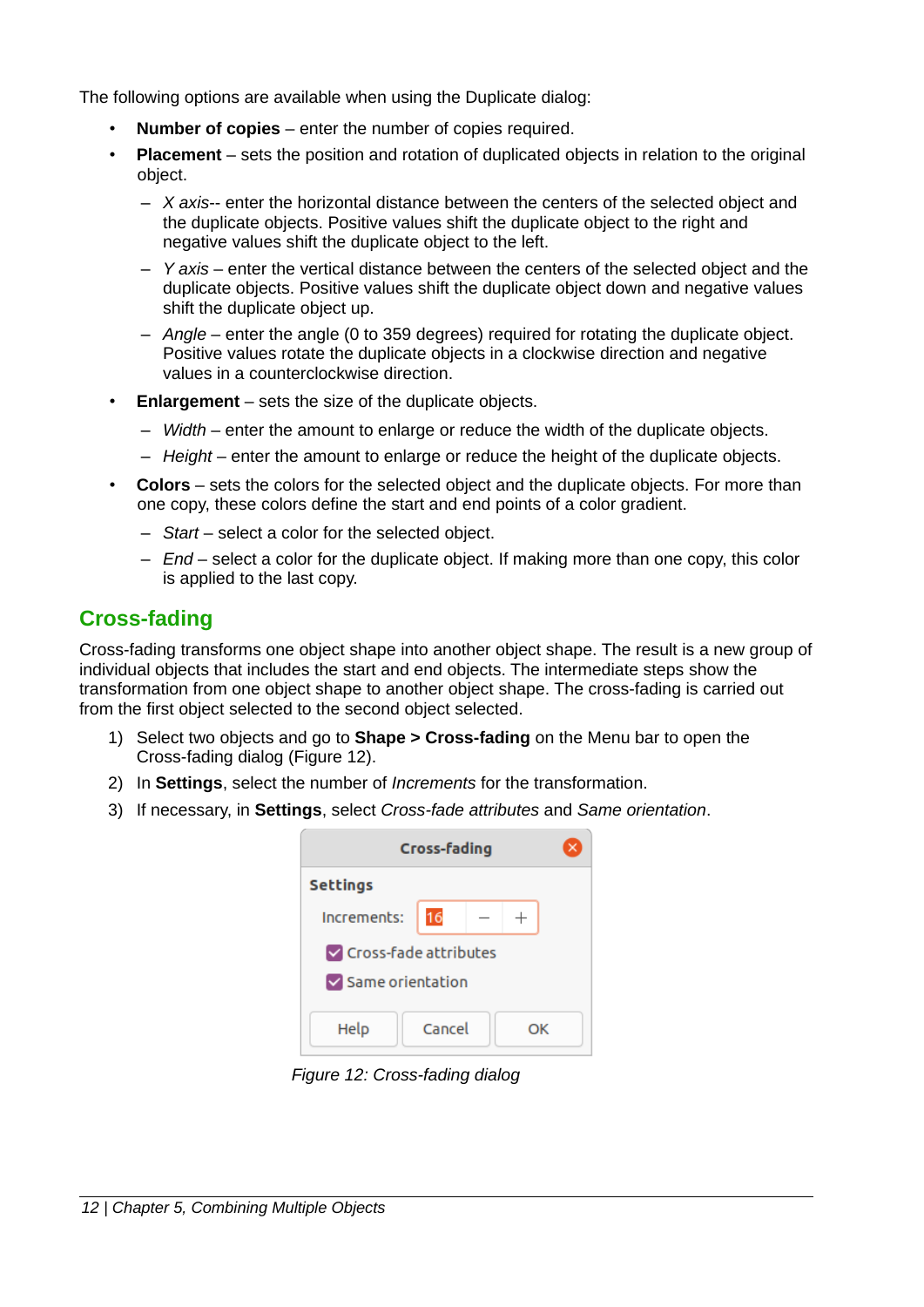

<span id="page-12-3"></span>*Figure 13: Cross-fading example*

- 4) Click **OK** to cross-fade the selected objects and close the Cross-fading dialog. An example of cross-fading is shown in Figure [13](#page-12-3) with *Same orientation* deselected. The object created is a group of objects.
- 5) To ungroup this group of objects and use the individual objects, see ["Ungrouping](#page-3-0)" on page [4](#page-3-0).

The following options are available in the Cross-fading dialog:

- **Increments** enter the number of steps to be created between the selected objects.
- **Cross-fade attributes** applies cross-fading to the line and fill properties of the selected objects. For example, if the selected objects are filled with different colors, a color transition between the two colors is applied.
- **Same orientation** applies a smooth transition between the selected objects.

## <span id="page-12-1"></span>**Positioning objects**

#### <span id="page-12-0"></span>**Arranging objects**

When combining, merging, subtracting, or intersecting objects, the end result varies depending on which object is at the front and which object is at the back. Each new object placed on a drawing automatically becomes the front object and all the other objects move backwards in positioning order. Arranging objects changes the order of a group of objects.

To change the arrangement position of an object, select one or more objects and then use one of the following methods

- Right-click on the selected object(s), then select **Arrange** from the context menu and one of the available options.
- Click on the triangle ▼ to the right of **Arrange** on the Standard toolbar to open the Position toolbar (Figure [14](#page-12-2)) and select one of the available tools.
- Click one of the arrangement tools on the Line and Filling toolbar.
- Click on **Shape > Arrange** on the Menu bar and select an arrangement option.

<span id="page-12-2"></span>

*Figure 14: Position toolbar*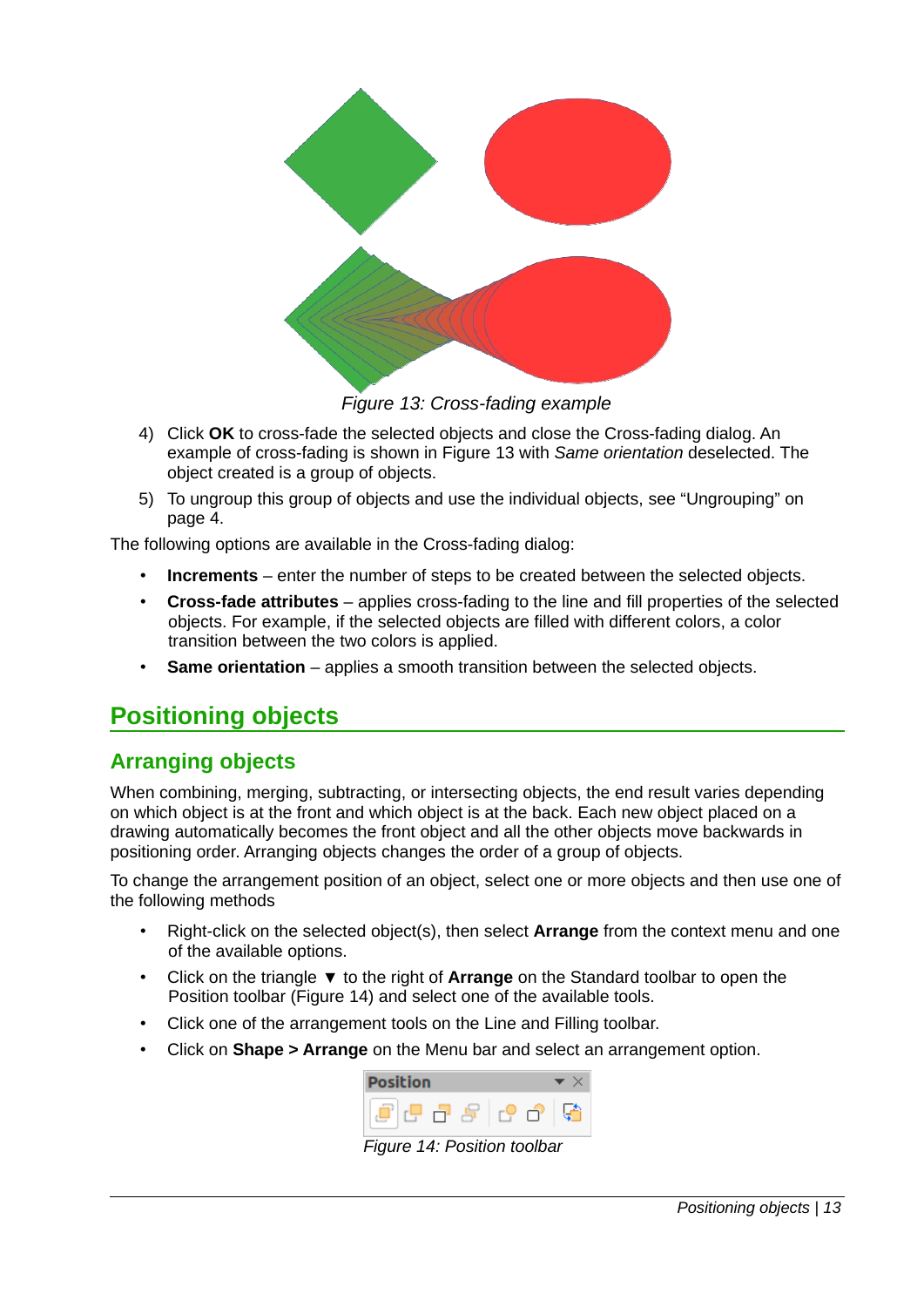- Use the *Arrange* tools in **Position and Size** panel in the Properties deck on the Sidebar.
- Use a keyboard shortcut given below.

#### **Note**

The positioning tools can be turned into a floating toolbar by clicking at the top of the pop-up on the Standard toolbar and dragging it to a new position on a drawing, as shown in Figure [14.](#page-12-2)

The arrangement options available are as follows:

- **Bring to Front** (*Shift+Ctrl++*) (macOS  $\mathcal{H}$ +Shift++) brings the selected object to the front of a group of objects.
- **Bring Forward** ( $Ctrl++$ ) (macOS  $\mathbb{H}++$ ) brings the selected object forward one step.
- **Send Backward** (*Ctrl+*-) (macOS  $#+$ -) sends the selected object one step backward.
- **Send to Back** (Shift+Ctrl+-) (macOS  $\mathcal{H}$ +Shift+-) sends the selected object to the back of a group of objects.
- **In Front of Object** moves the selected object in front of another selected object.
- **Behind Object** moves the selected object behind another selected object.
- **Reverse** reverses the order of the selected objects. This tool is grayed out if only one object is selected.

#### <span id="page-13-0"></span>**Aligning objects**

To make a drawing look more professional, objects can be aligned with each other. Select one or more objects and use one of the following methods to align objects:

- Right-click on the selected object(s), then select **Align Objects** from the context menu and one of the available options.
- Click on the triangle ▼ to the right of **Align** on the Standard or Line and Filling toolbars to open a pop-up toolbar (Figure [15](#page-13-1)).
- Go to **Shape > Align** on the Menu bar and select the alignment required.
- Use the *Align* tools in the **Position and Size** section in the Properties deck on the Sidebar.

<span id="page-13-1"></span>

#### **Note**

The alignment tools can be turned into a floating toolbar by clicking at the top of the pop-up toolbar and dragging it to a new position on a drawing workspace, as shown in Figure [15](#page-13-1).

The alignment tools available are as follows:

- Left aligns the left edges of the selected objects. If only one object is selected, the left edge of the object is aligned to the left page margin.
- **Centered** horizontally centers the selected objects. If only one object is selected, the center of the object is aligned to the horizontal center of the page.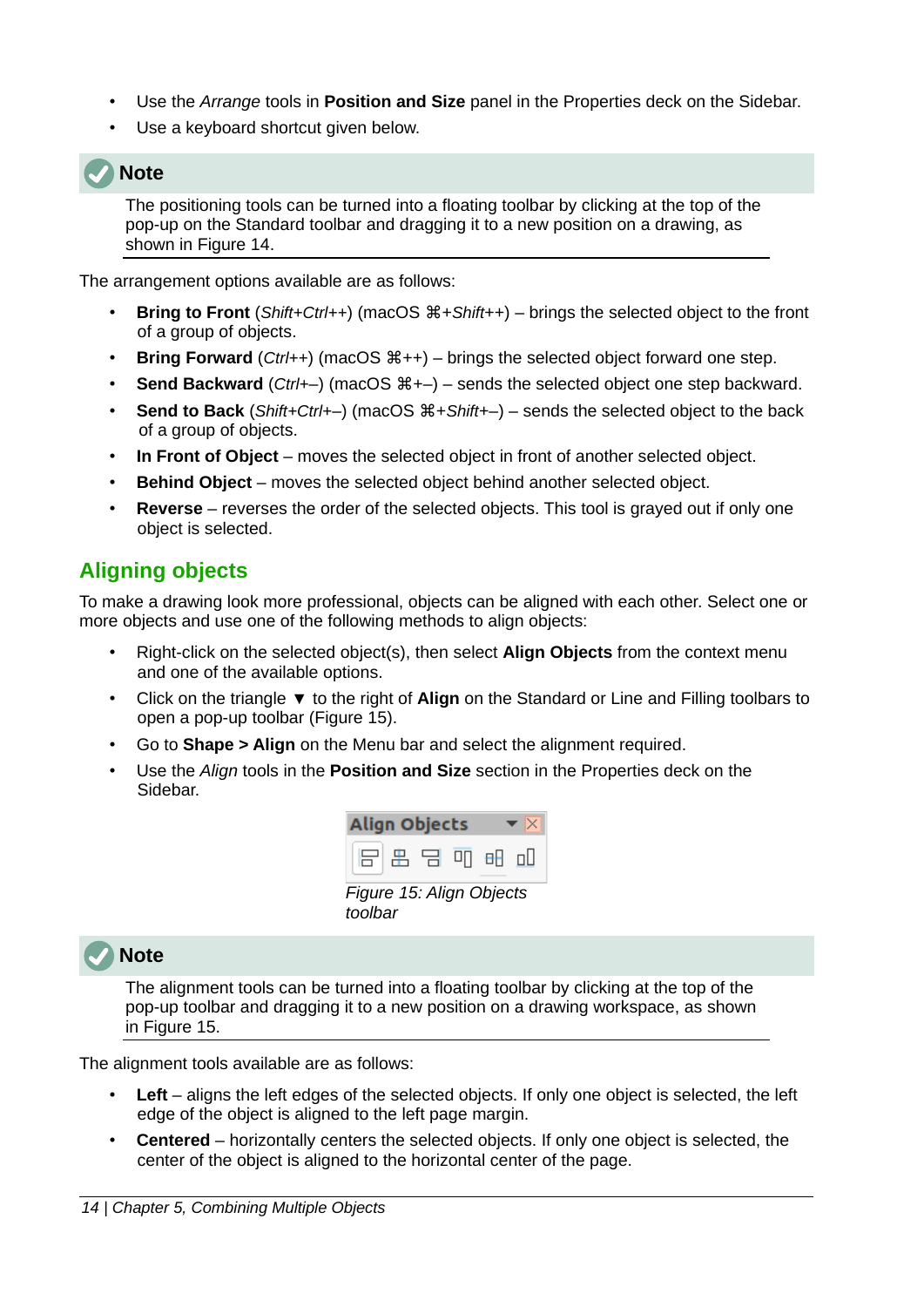- **Right** aligns the right edges of the selected objects. If only one object is selected, the right edge of the object is aligned to the right page margin.
- **Top** vertically aligns the top edges of the selected objects. If only one object is selected, the top edge of the object is aligned to the top page margin.
- **Center** vertically centers the selected objects. If only one object is selected, the center of the object is aligned to the vertical center of the page.
- **Bottom** vertically aligns the bottom edges of the selected objects. If only one object is selected, the bottom edge of the object is aligned to the bottom page margin.

#### <span id="page-14-0"></span>**Distributing objects**

Distributing objects allows three or more objects to be evenly spaced along a horizontal axis or vertical axis. Objects are distributed using the outermost objects in the selection as base points for spacing.

Select at least three objects, then use one of the following methods to distribute the objects:

- Right-click on the selected objects, then select **Distribute Selection** from the context menu and one of the available options.
- Click on the triangle ▼ to the right of **Distribute Selection** on the Standard toolbar to open a pop-up toolbar (Figure [16](#page-14-1)).
- Go to **Shape > Distribute Selection** on the Menu bar and select a distribution option.
- Right-click on the selected objects and select **Distribute Selection** from the context menu, then select a distribution option.

<span id="page-14-1"></span>

| <b>Distribute Selection</b>                |  |  |  |  |  |
|--------------------------------------------|--|--|--|--|--|
| 해하 # 11 포 31 # 51                          |  |  |  |  |  |
| Figure 16: Distribute Selection<br>toolbar |  |  |  |  |  |

#### **Note**

The distribution tools can be turned into a floating toolbar by clicking at the top of the pop-up toolbar and dragging it to a new position on a drawing workspace, as shown in Figure [16.](#page-14-1)

The distribution options available are as follow:

- **Horizontal Left** distributes the selected objects so that the left edges of the objects are evenly spaced from one another.
- **Horizontal Center** distributes the selected objects so that the horizontal centers of the objects are evenly spaced from one another.
- **Horizontal Spacing** distributes the selected objects horizontally so that the objects are evenly spaced from one another.
- **Horizontal Right** distributes the selected objects so that the right edges of the objects are evenly spaced from one another.
- **Vertical Top** distributes the selected objects so that the top edges of the objects are evenly spaced from one another.
- **Vertical Center** distributes the selected objects so that the vertical centers of the objects are evenly spaced from one another.